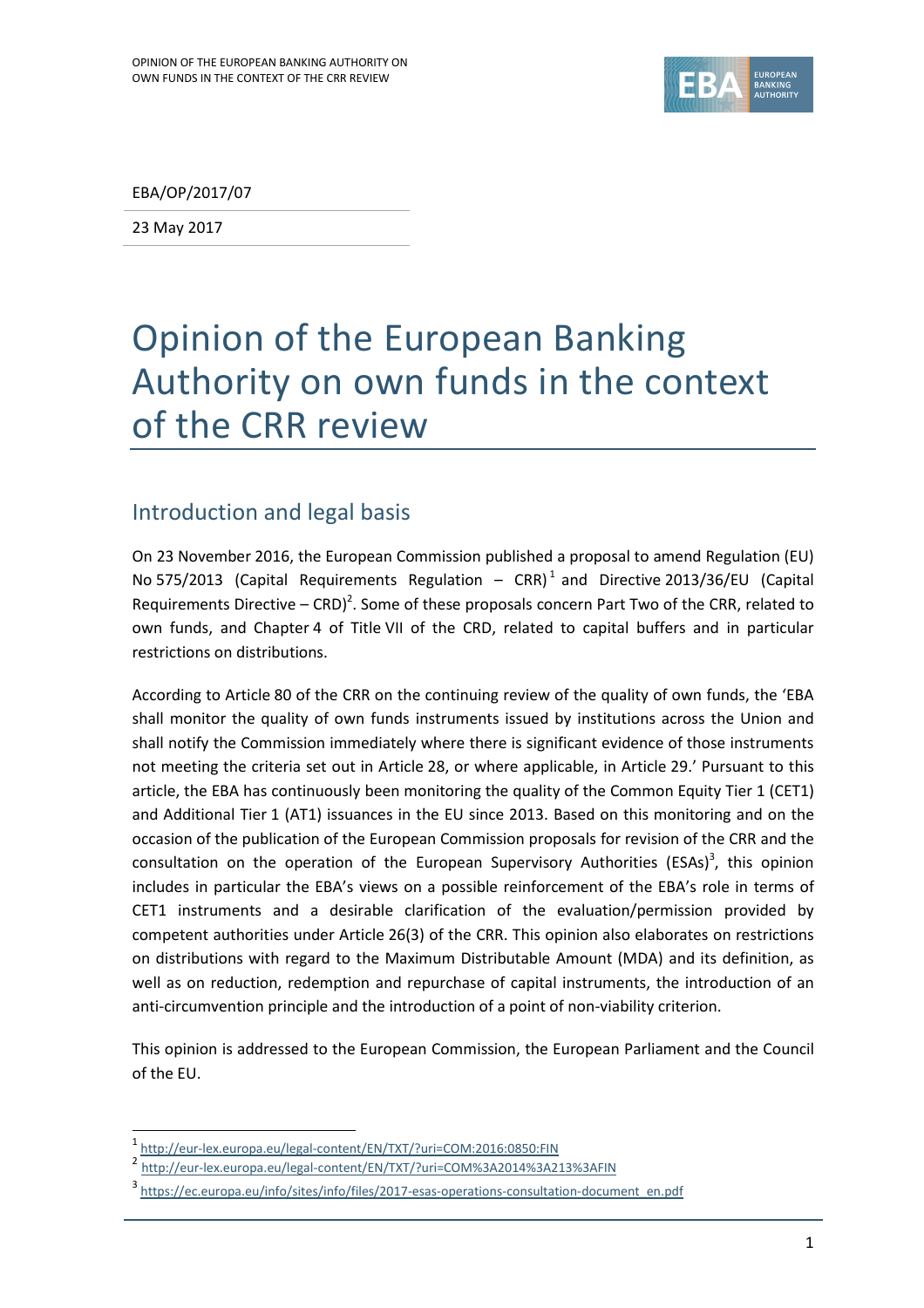

The EBA's competence to deliver an opinion is based on Article 34(1) of Regulation (EU) No  $1093/2010^4$ .

In accordance with Article 14(5) of the Rules of Procedure of the Board of Supervisors<sup>5</sup>, the Board of Supervisors has adopted this opinion.

# Comments/proposals

1. By way of introduction, it is to be noted that this Opinion does not cover the changes made in relation to provisions relating to the Bank Recovery and Resolution Directive (BRRD), total loss-absorbing capacity (TLAC) or minimum requirement for own funds and eligible liabilities (MREL) and the corresponding changes brought to the own funds provisions with regard to eligibility criteria applicable to 'eligible liabilities'. More generally, the views expressed in this Opinion are not meant to be exhaustive but focus on the areas deemed to be the most significant ones. The EBA is using in parallel other vehicles or fora to convey comments of a more technical nature or to suggest a follow-up to previous contributions delivered by the EBA. It should in particular communicate separately to EU co-legislators about the follow-up of the technical advice on prudential filters/treatment of unrealised gains<sup>6</sup> or the response to the Call for Advice from the European Commission on Q&As, flagging some fundamental Q&As in the area of own funds<sup>7</sup>.

# a. Role of the EBA in terms of CET1 instruments (Article 26 of the CRR)

# CET1 list

1

- 2. Pursuant to Article 80 of the CRR, the EBA has been monitoring the quality of CET1 issuances in the EU since 2013. In accordance with Article 26(3) of the CRR, it has regularly maintained and published a list of all forms of capital instruments in each Member State that qualify as CET1 (CET1 list).
- 3. As regards the CET1 list, the EBA focused its work primarily on collecting the list of existing forms of CET1 instruments, issued prior to the entry into force of the CRR (pre 28 June 2013). These instruments were included in the first CET1 list published by the EBA on 28 May 2014, which was based exclusively on the information received from competent authorities. Since then, new forms of CET1 instruments have been issued by institutions in the Union. The EBA has assessed the terms and conditions of all these new forms of CET1 instruments against the regulatory provisions (as defined in Article 28 or 29 of the CRR, where applicable, complemented by the applicable Regulatory Technical Standards (RTS) on own funds) in order

<sup>&</sup>lt;sup>4</sup> Regulation (EU) No 1093/2010 of the European Parliament and of the Council of 24 November 2010 establishing a European Supervisory Authority (European Banking Authority), amending Decision No 716/2009/EC and repealing Commission Decision 2009/78/EC (OJ L 331, 15.12.2010, p. 12).

<sup>5</sup> Decision adopting the Rules of Procedure of the European Banking Authority Board of Supervisors of 27 November 2014 (EBA/DC/2011/01 Rev4).

<sup>6</sup> <http://www.eba.europa.eu/-/eba-publishes-technical-advice-on-possible-treatments-of-unrealised-gains>

<sup>7</sup> <http://www.eba.europa.eu/about-us/missions-and-tasks/calls-for-advice>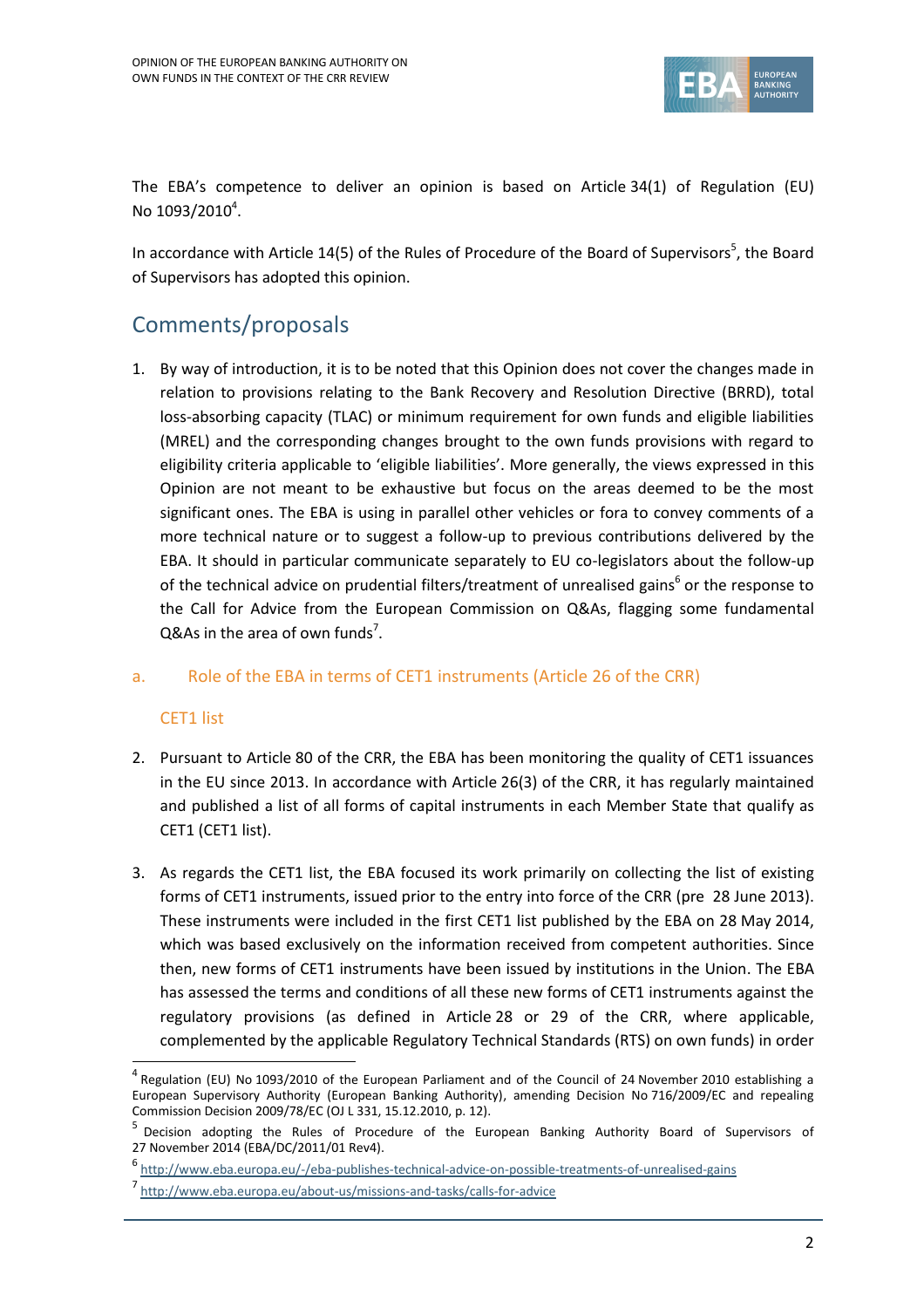

to identify provisions governing the instruments that the EBA would see as contradicting the eligibility criteria and with a view to updating the CET1 list.

- 4. The EBA requested some amendments to the terms and conditions of the instruments in several cases. The amendments related in particular to the aspects of permanence and loss absorption, but related most frequently to the aspect of flexibility of payments.
- 5. After almost 4 years, the monitoring of the CET1 instruments performed by the EBA in the context of the CET1 list has been beneficial in terms of implementation of the CRR and RTS provisions and has also allowed strengthening the quality of capital of EU institutions for newly issued instruments.
- 6. That said, according to current CRR provisions, the responsibility of evaluating whether issuances of CET1 instruments meet the criteria set out in Articles 28 or 29 of the CRR as applicable lies with competent authorities. This may lead to situations where, while the instrument has already been issued, the EBA may disagree with the evaluation of the competent authority; however, the final say would still be in the hands of the latter.
- 7. In this context, a reinforcement of the role of the EBA with regard to CET1 instruments should be further considered. This would guarantee the enforceability of the CRR and RTS provisions for CET1 instruments for all institutions in the EU and would ensure a harmonised and consistent application of the eligibility criteria. It is in particular recommended that the EBA is consulted on an *ex ante* basis for new forms of instruments that are not in the CET1 list. In addition, it is recommended to make explicit that the EBA could refrain from including new forms of instruments (which is currently implied in the text) and that it can also remove existing forms of instruments from the list, and is obliged to make an announcement, with an appropriate transitional period applying to both cases. Finally, although already also implied in the legislation (in Article 35 of the EBA founding Regulation), it is suggested, for added clarity, that the EBA can request information from competent authorities on all instruments, including those issued before entry into force of the CRR (which have been included in the CET1 list with no assessment by the EBA).
- 8. Drafting suggestions are proposed for this part in the Annex to this Opinion.

#### Evaluation/permission by competent authorities under Article 26(3) of the CRR

9. Another aspect that merits consideration is related to the implications of the inclusion of a type of instrument in the list, and its relationship vis-à-vis the permissions granted, or not, by the competent authority. More precisely, the question is whether the inclusion of a type of instrument in the list is sufficient for an institution to be able to classify subsequent issuances of the same type of instruments as CET1 pursuant to the first paragraph of Article 26(3) of the CRR, or whether a new permission by the competent authority is required for each new issuance.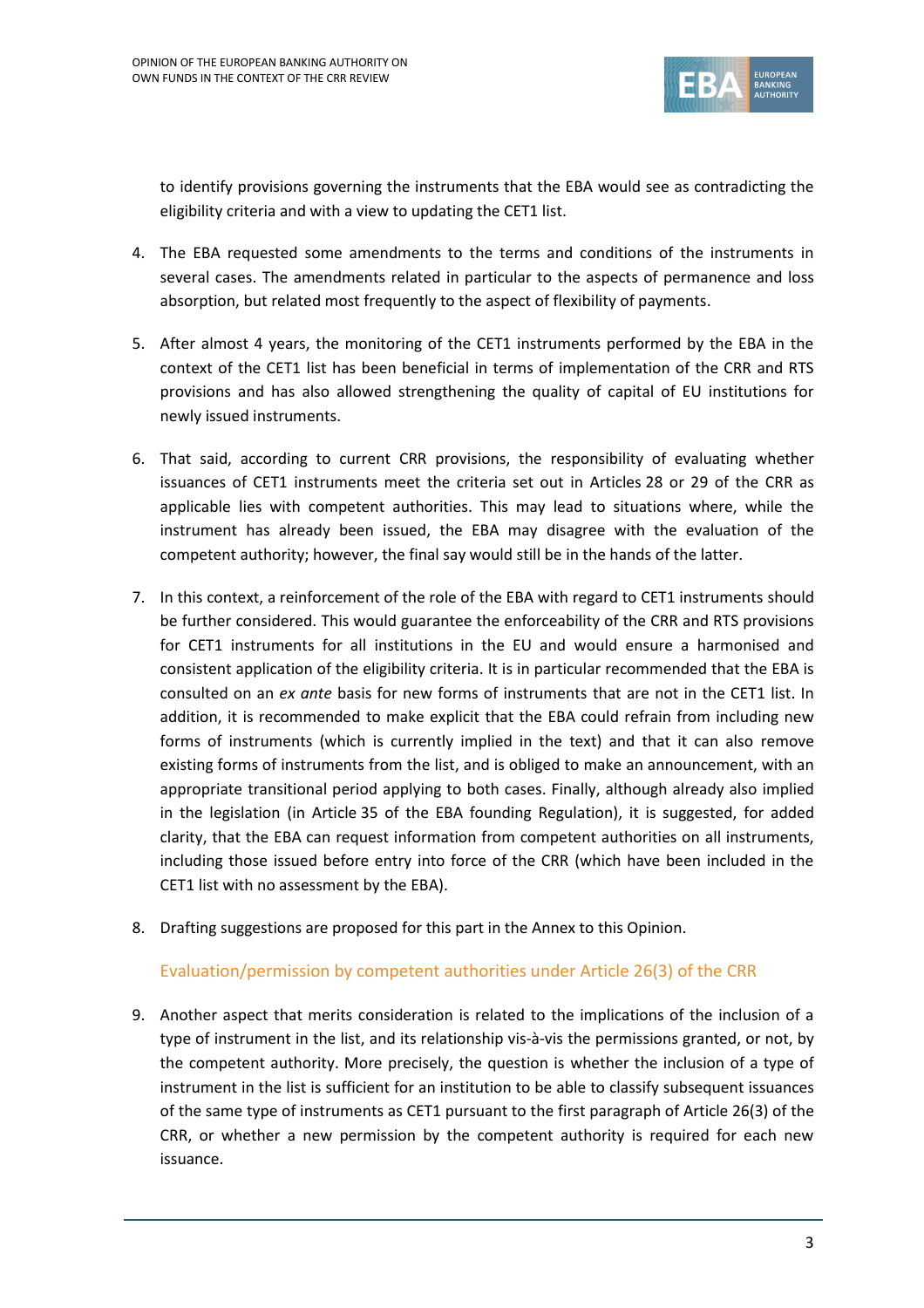

10. The EBA considers that different readings of the regulation text are possible in this respect, which are also potentially backed by different supervisory approaches. This has led to different supervisory practices across the Union, each of which has different advantages and disadvantages. As a result, the EBA would welcome clarification from EU institutions of the corresponding provisions in the Level 1 text in the context of the CRR review.

#### b. Restrictions on distributions and definition of the MDA (Article 141 of the CRD)

#### Restrictions on distributions

- 11. The Commission has introduced into the CRD review a proposal for amending Article 141 on restrictions on distributions in the context of capital conservation measures. In particular, an institution that fails to meet or exceed the combined buffer requirement, after having calculated the MDA, shall not make a distribution in connection with CET1 capital or pay variable remuneration or discretionary pension benefits before having made payments due on AT1 instruments.
- 12. The following observations can be made with regard to the Commission's proposal:
- The proposal is introducing a 'pecking order', specifying that AT1 coupons should be the last distribution to be restricted (and the first one to take place). This is a change from the existing provisions of the CRD, where there is no order to be respected in the restrictions of distributions if not all payments on AT1 instruments, bonuses and dividends can be made and where full flexibility is left to institutions in the operation of these restrictions.
- It is important to recall first that dividend stoppers are not allowed in the EU, contrary to Basel rules. Article 52  $(1)(I)(v)$  of the CRR stipulates that the cancellation of distributions imposes no restrictions on the institution. In addition, Article 53(b) of the CRR stipulates, in particular, that the provisions governing AT1 instruments shall not include a requirement for the payment of distributions on CET1, AT1 or Tier 2 (T2) to be cancelled if distributions are not made on those AT1 instruments.
- An enforcement of a specific pecking order, which would privilege AT1 holders, may be seen as the reintroduction of dividend stoppers in the EU and it is difficult to understand how this proposal would then not contradict the current CRR text if no change is made in parallel. At the same time, it is the EBA's view that the prohibition of dividend stoppers in the EU, which has not hindered the issuance of AT1 instruments by institutions in the last few years, needs to remain.
- There is currently no full automaticity with regard to the cancellation of AT1 coupons in case of a buffer breach, since the institution can decide to cancel dividends or bonuses first (where the amount of the MDA allows for any payment). How the order would be chosen would depend on the specificities of the institution (group structure, content of the issuances, contracts with the staff on bonuses, etc.). From this perspective, a predetermined enforced pecking order, while it would not bring any clear added value from the perspective of the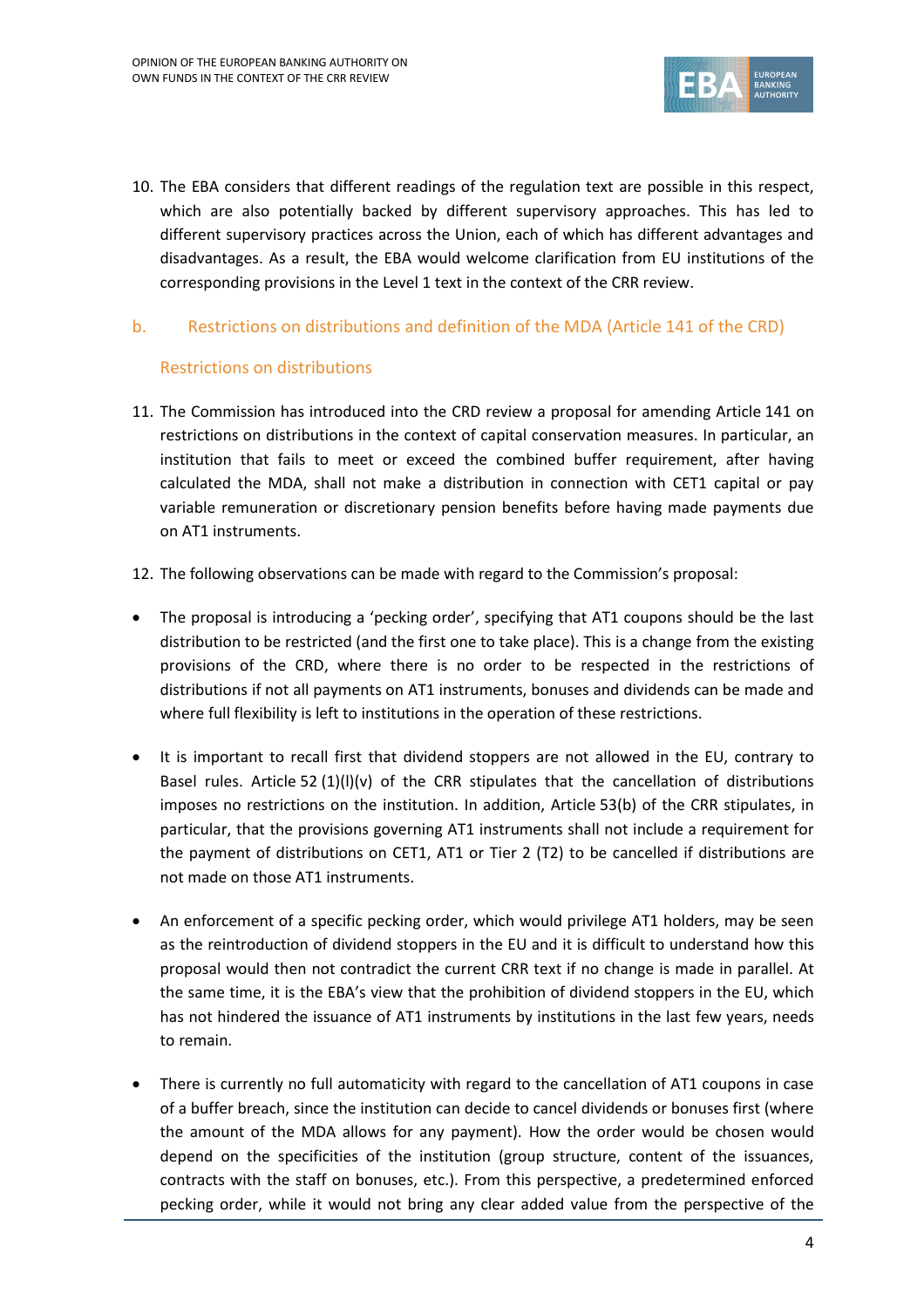

institution, would only provide more certainty on payments from the perspective of AT1 holders.

- Any change to the current features for AT1 instruments in terms of MDA would need to be carefully articulated with what is included in Commission Delegated Regulation (EU) No 241/2014, as amended by subsequent regulations (RTS on own funds), which requires that all distributions on AT1, either coupons or write-ups, shall be limited at all times by the MDA.
- 13. It is important to recall that the eligibility criteria for AT1 instruments were reinforced after the crisis in order to increase the certainty that they are able to absorb losses when needed. Everything that could be perceived as trying to reduce the loss absorbency or the full flexibility of payments should be considered with the utmost care, as, if it indeed resulted in such a perception, this would be an undesirable move back towards the pre-crisis situation.
- 14. In the EBA's view, the eligibility criteria for AT1 instruments should not be weakened. The costs of changing some of these criteria would probably outweigh the benefits that they could bring, in terms of both reputation and loss of confidence in their loss-absorbing capacity. The full flexibility of payments on AT1 instruments is, in this respect, a key feature, and altering it could create the expectation that coupons will always be paid. The existing CRR provisions should remain unchanged with respect to the absence of order in the restrictions on distributions.

# Definition of the MDA

- 15. The EBA discussed some aspects of the definition of the MDA and a potential misalignment between the CRD definition of profits on the one hand and the Basel III definition of profits on the other hand, as input to that definition.
- 16. Article 141(5) of the CRD states that the MDA shall be calculated based on interim and yearend profits not included in CET1 capital that have been generated since the most recent decision on distribution or since the last payment of dividends, AT1 coupons, variable remuneration or discretionary pension benefits. This definition appears more restrictive than that of the Basel III framework.
- 17. The focus on the most recent distribution or last payment could further constrain profits that may be used for calculating the MDA. In practice, institutions often have multiple decision dates on paying out coupons, dividends and bonuses. As a result, profits could be limited to a period as short as one month or less, resulting in small amounts available for distribution under MDA restrictions (although to be complete, the amount available for distribution has to be compared with the amount that would need to be distributed, especially in the case of quarterly coupons). In addition, it is unclear to which specific date the decision date refers. Basel III does not explicitly constrain so strictly the period of profits used in the MDA calculation.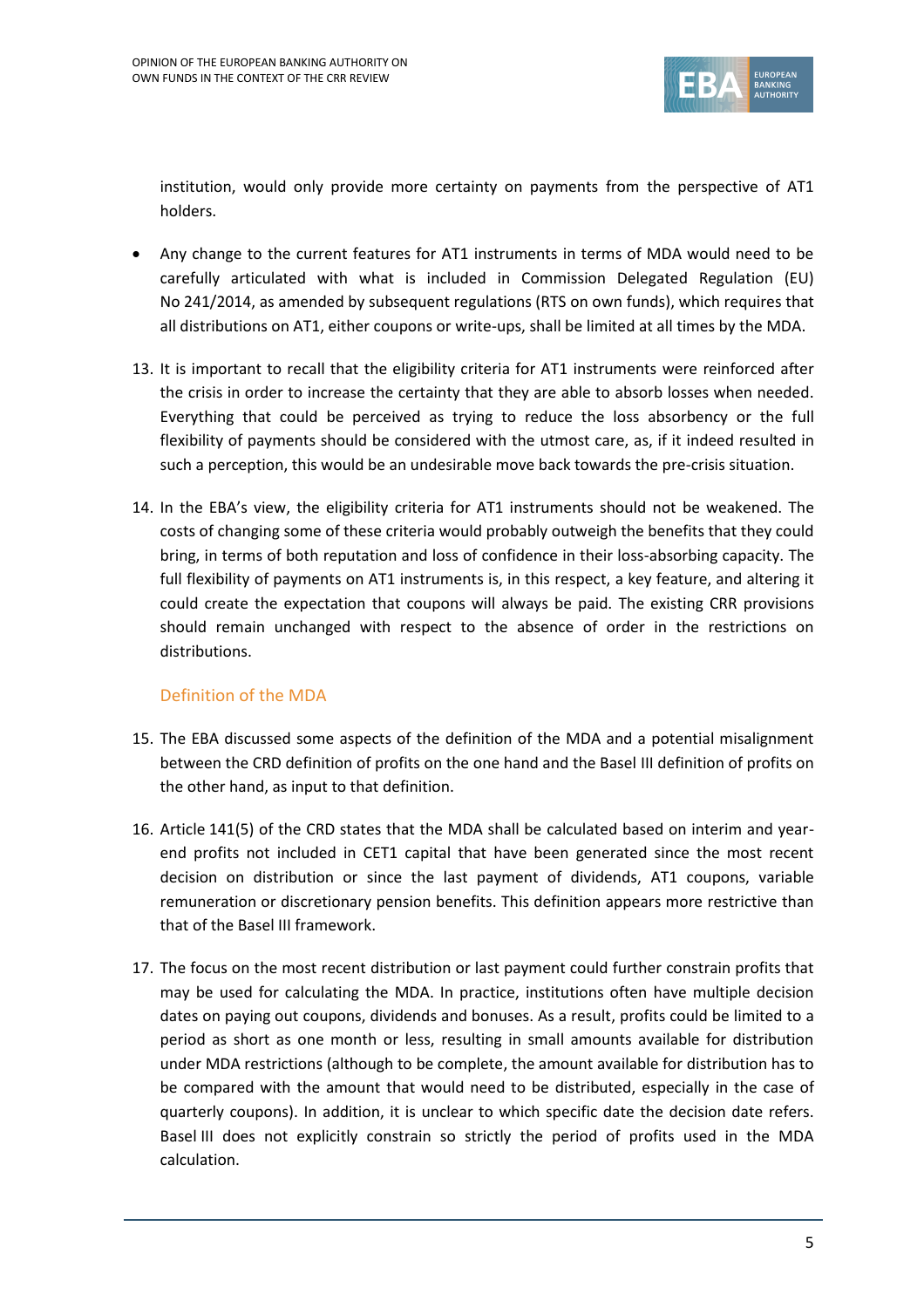

- 18. Institutions, especially larger ones, typically verify undistributed profits on a quarterly basis in order to include them in CET1 capital<sup>8</sup>. By contrast, Basel III does not exclude profits already in CET1 from the MDA calculation.
- 19. Consequently, under the CRD provisions, the more frequently an institution includes its profits in CET1 capital and makes decisions or payments on distributions, the shorter the period of profits eligible to be used in the MDA calculation and the smaller the amount available for distribution. although this is also due to the fact that institutions have an interest in regularly including their interim profits in own funds in order to improve their regulatory ratios, even if they are not obliged to do so. As a consequence, by design, zero eligible profits means that an institution will be subject to a total restriction on distributions even when it is in the top quartile of its combined buffer, whereas an institution with eligible profits and in the second quartile will be subject to a lower restriction.
- 20. This may be contrary to the intention of Article 141(6) of the CRD, which expects restrictions on distributions to be more severe for institutions entering into the lower quartiles of their combined buffer.
- 21. Against this background, the EBA considered several possible options on the basis of several numerical simulations, with the view to refining the definition of profits to achieve greater clarity and consistency across institutions when calculating their MDA, including the option of keeping the status quo. It is to be noted, however, that many scenarios are possible and not all assumptions and considerations can be factored in because of complexity issues. Furthermore, the difficulties are exacerbated by the fact that there are not enough real cases to analyse in more detail.
- 22. In the EBA's view, it should be reaffirmed that institutions are not able to use profits already included in CET1 capital for distribution purposes and that i) under the existing RTS on own funds not all profits are usually included in CET1 (given the deduction of foreseeable dividends and charges in particular) and ii) institutions can choose not to include interim profits in CET1 capital. Any possible change in the MDA definition should not give the impression that the EBA would support a more favourable treatment of AT1 holders and that coupons should be paid, as explained in the previous part on the restriction on distributions.
- 23. With this in mind, the EBA suggests a limited change in the definition of profits, so that the MDA is calculated based only on 'interim and year-end profits not included in CET1 capital', deleting the reference to profits generated since the most recent decision on distribution or since the last payment of dividends, AT1 coupons, variable remuneration or discretionary pension benefits.

1

 $^8$  Article 26(2) of the CRR stipulates that institutions may include interim or year-end profits in CET1 capital with prior permission of the competent authority. Such permission shall be granted where profits have been verified by independent persons and any foreseeable charge or dividend has been deducted.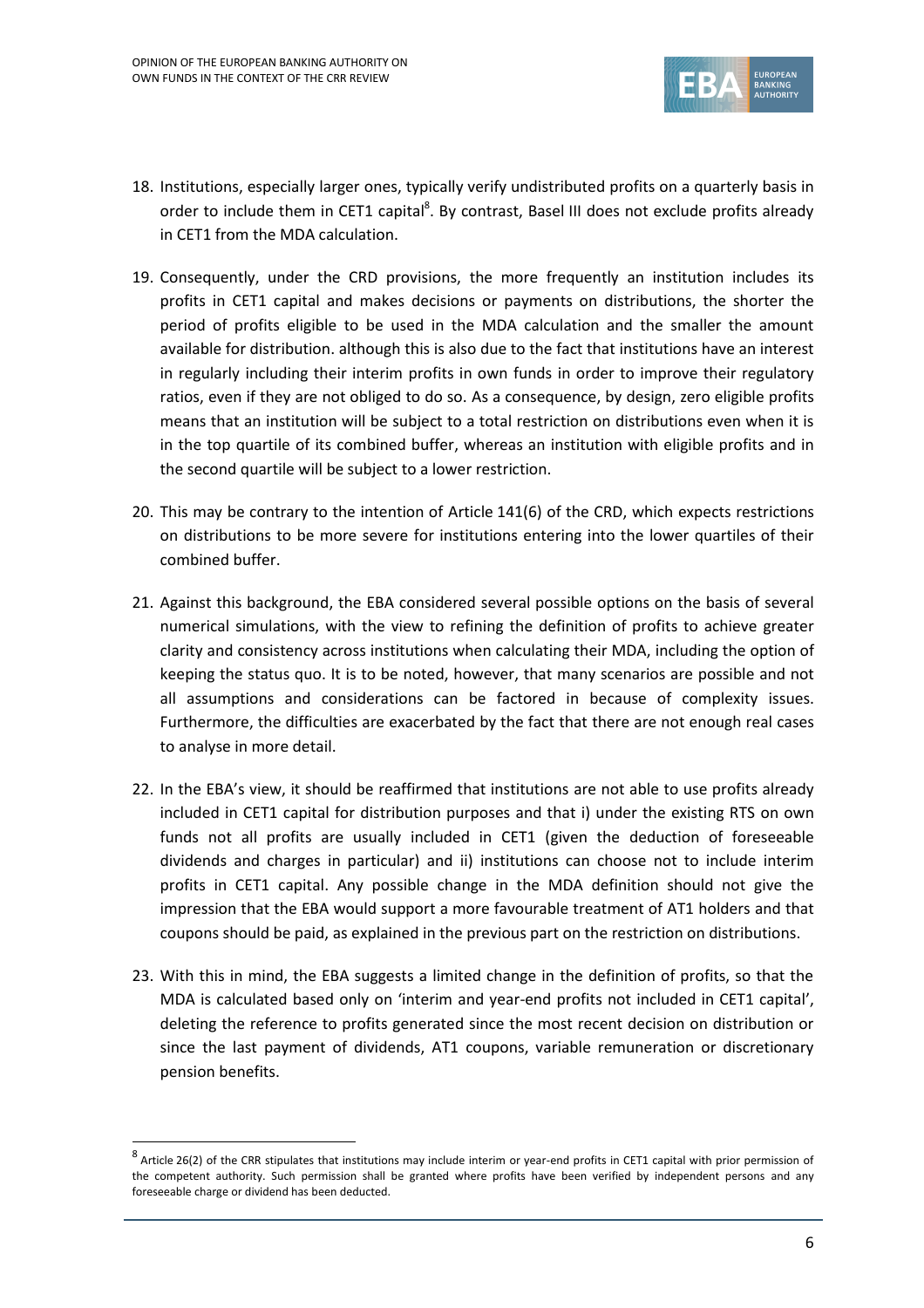

### c. Reduction, redemption, repurchase of capital instruments (Article 78 of the CRR)

- 24. The Commission has introduced some changes to Article 78 of the CRR relating to supervisory permission for reducing own funds.
- 25. The following observations can be made with regard to the Commission's proposal:
- The amendments made to bring the text in line with the fundamental issue raised in EBA Q&A 2013\_290 are welcome. That said, the proposed text is not fully in line with the Q&A, which referred to an exchange of 'fully eligible instruments against fully eligible instruments of a *higher quality' only*, and not of 'equal or higher quality' (recalling that higher quality did not refer to a higher 'layer' of capital). It would be desirable to keep the more restrictive wording as is used in the Q&A, as it is not obvious why a fully eligible instrument could be exchanged before the minimum period of 5 years if it is to be replaced by an instrument of an equal quality.
- There is uncertainty about the reference to market-making purposes and its interaction with the limits set out in Article 29(3) of Commission Delegated Regulation (EU) No 241/2014 as amended by subsequent regulations (RTS on own funds), where competent authorities may permit institutions to repurchase AT1 or T2 instruments for market-making purposes from the date of issuance in accordance with the conditions stipulated by the RTS on own funds and EBA Q&A 2014\_1352. As a reminder, the answer to EBA Q&A 2013\_290 excludes marketmaking activities from the scope of the provisions on reduction, redemption and repurchase of capital instruments before 5 years after the date of issuance (as confirmed in the follow-up EBA Q&A 2015\_1791).
- More generally, it is not always clear what applies to own funds only, or what applies to eligible liabilities only, or what applies to both. As mentioned in the introduction, this Opinion does not cover eligible liabilities. That said, a valid general remark regarding the set of responsibilities of competent authorities and resolution authorities, with regard to own funds and eligible liabilities, respectively, is that it is probably too complex and unclear. If this is left as it currently stands, it could lead to an inefficient and lengthy process. Further clarification and simplification is probably needed.
- On a separate note, it is suggested that the CRR text be amended to clarify that institutions shall obtain prior permission from competent authorities, not only in the case of a reduction, redemption, call or repurchase of an instrument (together with the related share premium), but also in the case of a reduction, redemption or distribution of a share premium without a simultaneous reduction, redemption, call or repurchase of the instrument to which the share premium relates (see EBA Q&A 2016\_2808).
- 26. In conclusion, relevant issues arise with reference to the conditions for reducing/redeeming/repurchasing own funds instruments with regard to exchange of instruments before 5 years, market-making provisions and the responsibilities of respectively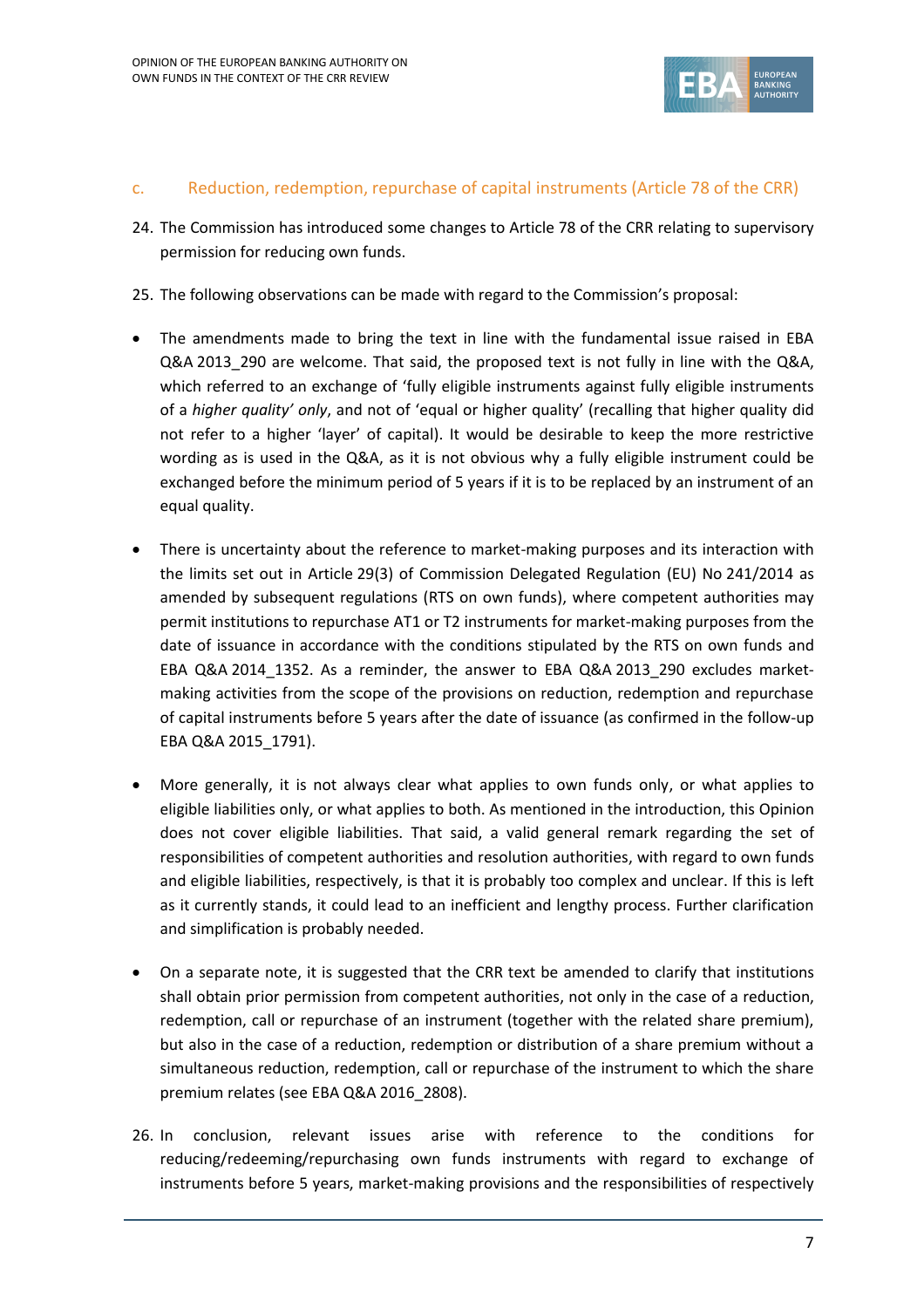

competent authorities and resolution authorities with regard to own funds on the one hand and eligible liabilities on the other hand.

### d. Anti-circumvention principle (new Article 79(a))

- 27. In the context of the monitoring of capital instruments performed by the EBA, it appeared that in some cases an instrument may formally meet the eligibility criteria of the CRR, but that its substance is altered by some covenants, arrangements or side agreements outside the instrument, which render it ineligible as a CET1 instrument when assessed globally and when assessing the economic effects of the overall arrangement and not just the instrument in isolation.
- 28. More generally, the EBA considers that covenants/side agreements or contracts have to be carefully assessed in conjunction with the main terms and conditions of the issuance, so that the overall substance of the instrument/transaction is captured. This way, it can be assessed whether the economic results of the overall arrangements are compatible with the objective of the act. The eligibility of the instrument should be assessed not in isolation but as part of the wider transaction(s). A similar recommendation had already been made in the AT1 monitoring report.
- 29. There is a long line of European Court of Justice jurisprudence that provides that EU law is to be interpreted not based only on a literal reading of the relevant acts but also by taking into account the wider context and the objectives to be achieved by those acts (teleological interpretation). Nevertheless, the EBA considers it desirable to add an explicit 'anticircumvention' provision in the CRR, particularly for own funds purposes, for added clarity and legal certainty to the market at large. Drafting suggestions are proposed for this part in the Annex to this Opinion.

#### e. Point of non-viability (Articles 52 and 63 of the CRR)

- 30. The inclusion of the point of non-viability in the eligibility criteria in the Commission's proposals is in line with the Basel rules text and requires that, to be eligible as AT1 and Tier 2 capital, bonds governed by non-EU law should be subject to either contractual or statutory provisions in order to ensure that write-down and conversion are effective.
- 31. The absence of any grandfathering clause relating to the introduction of the point of nonviability may raise questions about the eligibility of existing capital issuances. Hence, it is suggested that such a grandfathering clause be introduced.
- 32. More generally, the EBA would recommend considering such grandfathering clauses in all cases where the existing CRR eligibility criteria for own funds instruments are expected to be amended in the context of the current negotiations on the text.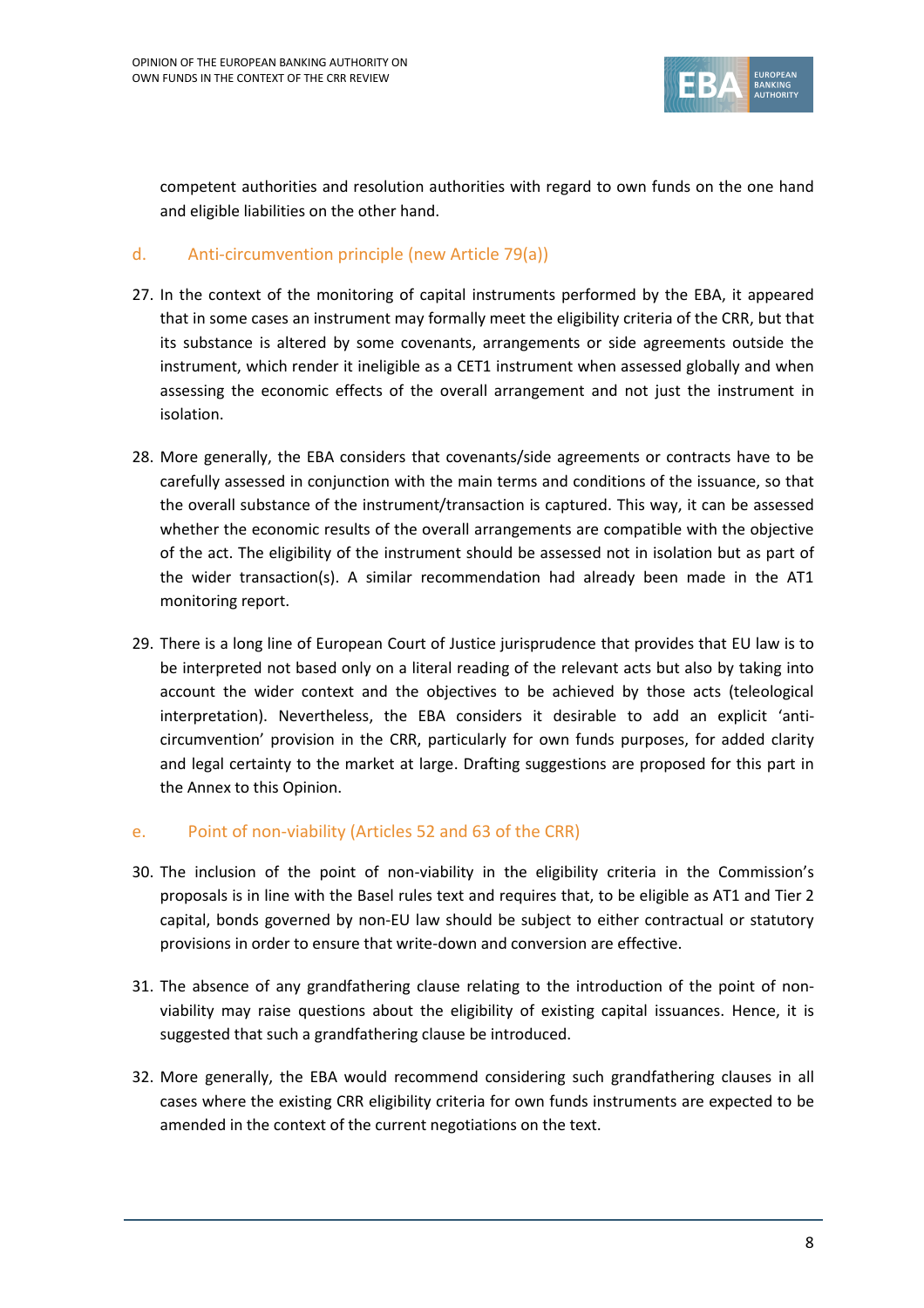

This opinion will be published on the EBA's website.

Done at London, 23 May 2017

[signed]

Andrea Enria

Chairperson For the Board of Supervisors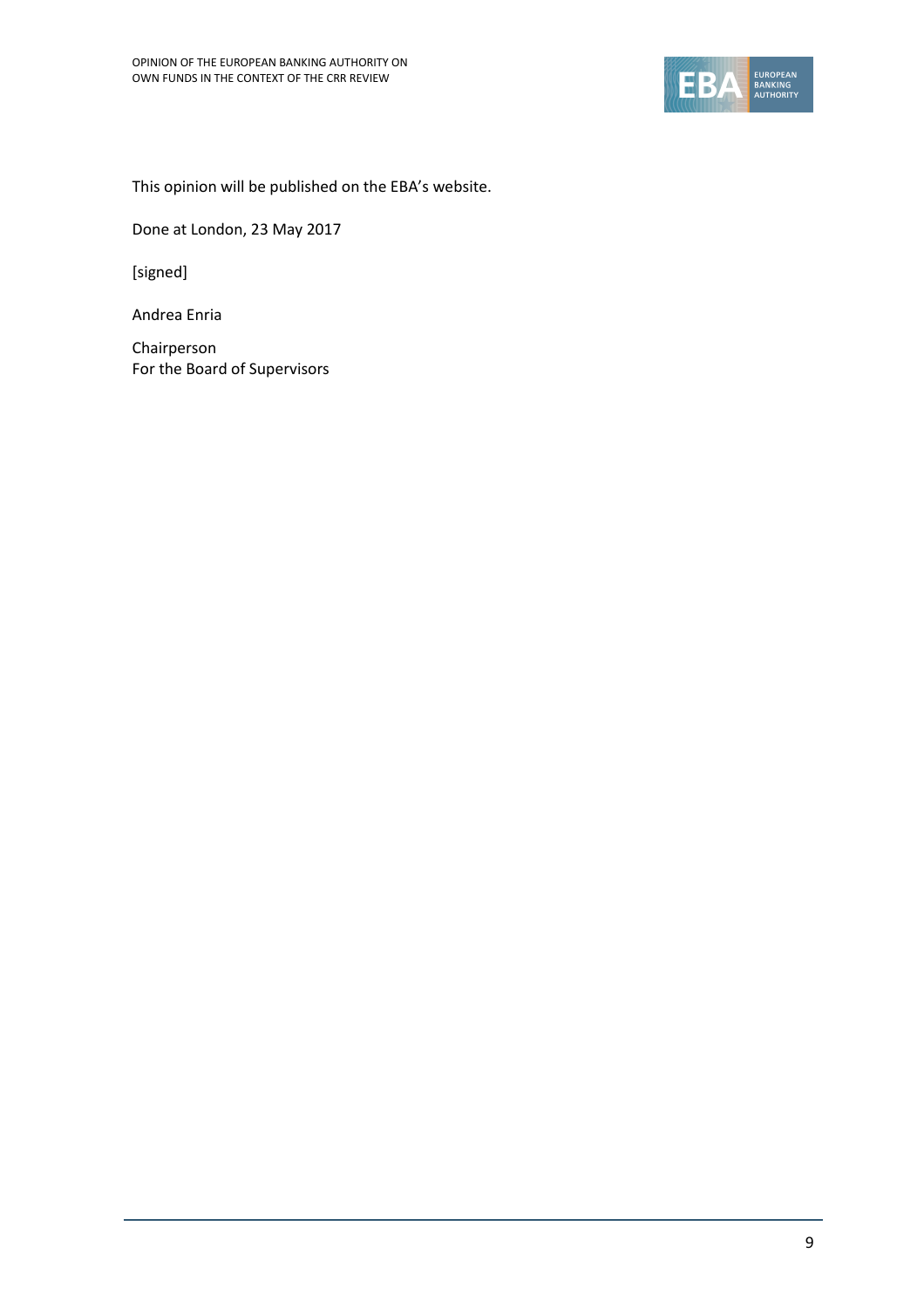

# Annex – draft changes

#### **Article 26 of the CRR**

#### *(No change from current CRR)*

3. Competent authorities shall evaluate whether issuances of Common Equity Tier 1 instruments meet the criteria set out in Article 28 or, where applicable, Article 29. With respect to issuances after 28 June 2013, institutions shall classify capital instruments as Common Equity Tier 1 instruments only after permission is granted by the competent authorities, which may consult EBA.

**Original article** For capital instruments, with the exception of State aid, that are approved as eligible for classification as Common Equity Tier 1 instruments by the competent authority but where, in the opinion of EBA, compliance with the criteria in Article 28 or, where applicable, Article 29, is materially complex to ascertain, the competent authorities shall explain their reasoning to EBA.

> On the basis of information from each competent authority, EBA shall establish, maintain and publish a list of all the forms of capital instruments in each Member State that qualify as Common Equity Tier 1 instruments. EBA shall establish that list and publish it for the first time by 28 July 2013.

> EBA may, after the review process set out in Article 80 and, where there is significant evidence of those instruments not meeting the criteria set out in Article 28 or, where applicable, Article 29, decide to remove non-State aid capital instruments issued after 28 June 2013 from the list and may make an announcement to that effect.

**Draft changes** 3. Competent authorities shall evaluate whether issuances of Common Equity Tier 1 instruments meet the criteria set out in Article 28 or, where applicable, Article 29. Institutions shall classify capital instruments as Common Equity Tier 1 instruments only after permission is granted by the competent authorities, which may consult EBA. **Competent authorities shall consult the EBA before granting permission with respect to issuances that involve a form of capital instrument which is not in the list referred to in the second subparagraph and which is a non-State aid capital instrument. Competent authorities shall take utmost account of the EBA's advice and explain their reasoning with regard to any significant deviation therefrom to the EBA, in writing, within three months**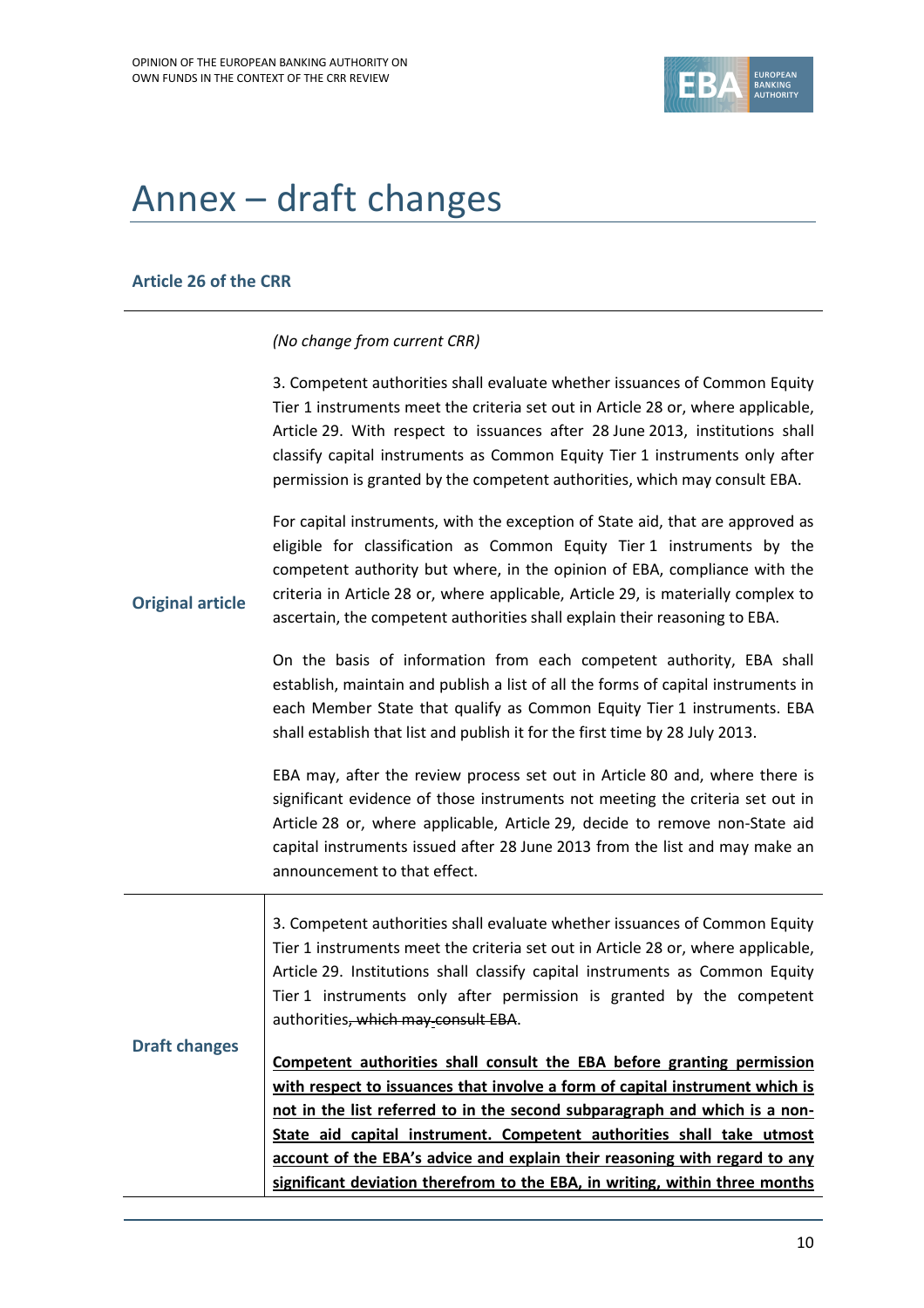**Comments**



#### **from receiving the EBA's advice.**

For capital instruments, with the exception of State aid, that are approved as eligible for classification as Common Equity Tier 1 instruments by the competent authority but where, in the opinion of EBA, compliance with the criteria in Article 28 or, where applicable, Article 29, is materially complex to ascertain, the competent authorities shall explain their reasoning to EBA.

On the basis of information from each competent authority, the EBA shall establish, maintain and publish a list of all the forms of capital instruments in each Member State that qualify as Common Equity Tier 1 instruments. EBA shall establish that list and publish it for the first time by 28 July 2013. **In the context of the maintenance of the list, the EBA may, in accordance with Article 35 of Regulation (EU) No 1093/2010, require competent authorities to provide the EBA with any information with regard to the compliance of any Common Equity Tier 1 instruments with the criteria in Article 28 or, where applicable, Article 29, with a view to providing its advice to competent authorities. Competent authorities shall explain their reasoning to the EBA with regard to any significant deviation from the EBA's advice, in writing, within three months from receiving the EBA's advice.**

The EBA may, after the review process set out in Article 80, and where there is significant evidence of instruments not meeting the criteria set out in Article 28 or, where applicable, Article 29, decide **not** to remove **include** non-State aid capital instruments issued after 28 June 2013 from **in** the list **or to remove them from the list. The EBA may shall** make an announcement to that effect **and agree an appropriate transitional period with the relevant competent authority.**

*A reinforcement of the role of the EBA with regard to CET1 instruments may be further considered. This would guarantee the enforceability of the CRR and RTS provisions for CET1 instruments for all institutions in the EU and ensure a harmonised and consistent application of the eligibility criteria. It is in particular recommended that the EBA be consulted on an* ex ante *basis for new forms of instruments that are not in the CET1 list. In addition, it is recommended to make fully explicit that the EBA could either not include or remove all forms of instruments from the list and that it shall make an announcement to that effect. Finally, it is suggested that the EBA can explicitly request information from competent authorities on instruments issued before the entry into force of the CRR (which have been originally included in the CET1 list with no assessment by the EBA).*